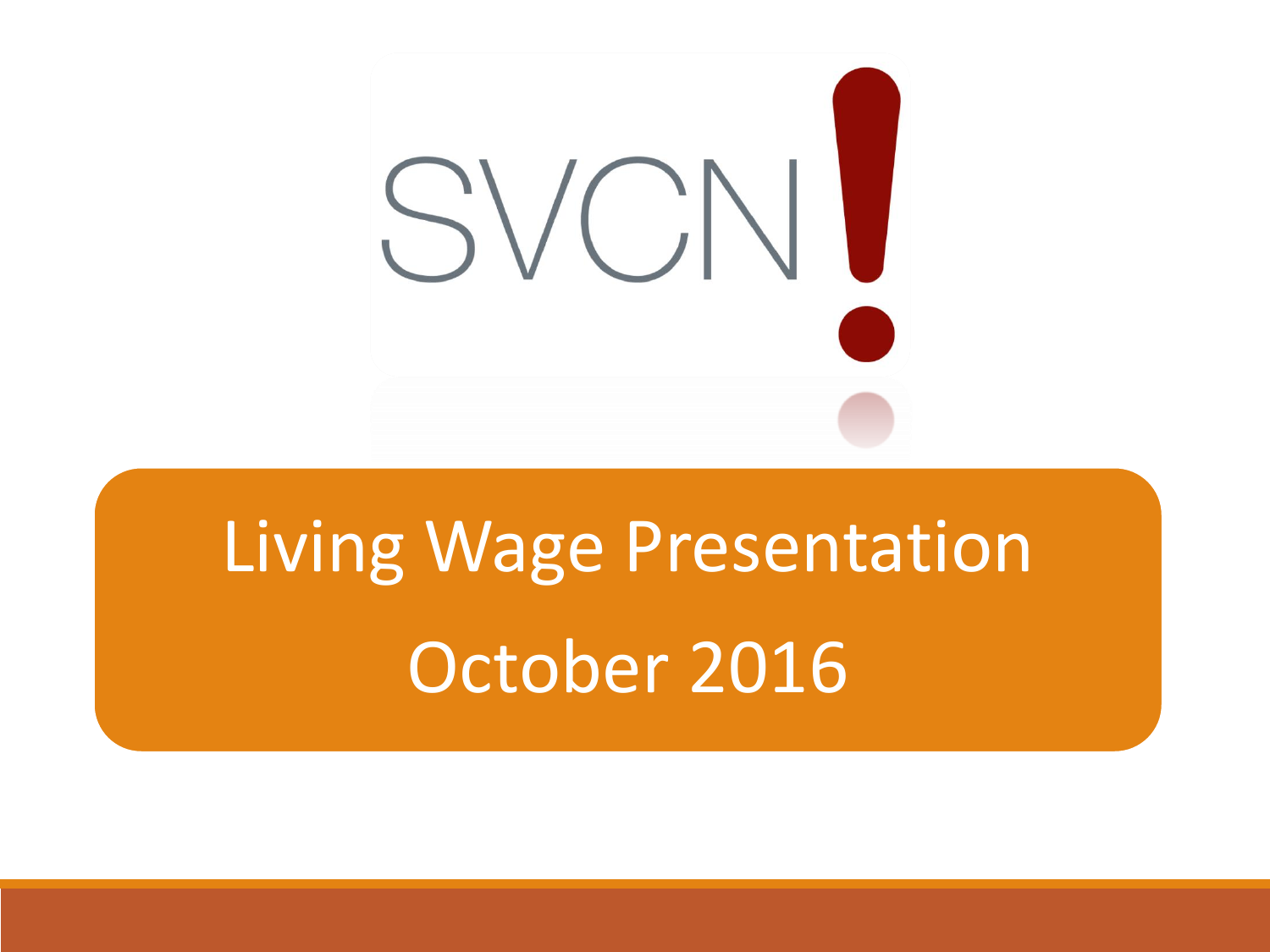# SVCN Living Wage Principles

Our nonprofit sector supports the concept of the Living Wage

Nonprofits deliver services in partnership with the County impacting youth, seniors, children and families providing housing, health, and basic human services etc.

Nonprofits need a phased-in approach to the living wage to allow us to build organizational capacity and salary structures to reach living wage standards

Recognition of the wage increase has a ripple impact to wages at various levels of our workforce

We request the County fund nonprofits covering the cost of implementing the living wage including annual Cost of Doing Business increases on County contracts and guarantee that no services are cut during the Living Wage process.

Lowest cost bids will not be the key criteria for awards of contract for organizations with excellent wage and benefit programs.

The County will advocate with nonprofits for funding that supports the living wage with key funders, i.e. the State of California, local municipalities and the philanthropic community as nonprofits are supported by blended funding streams.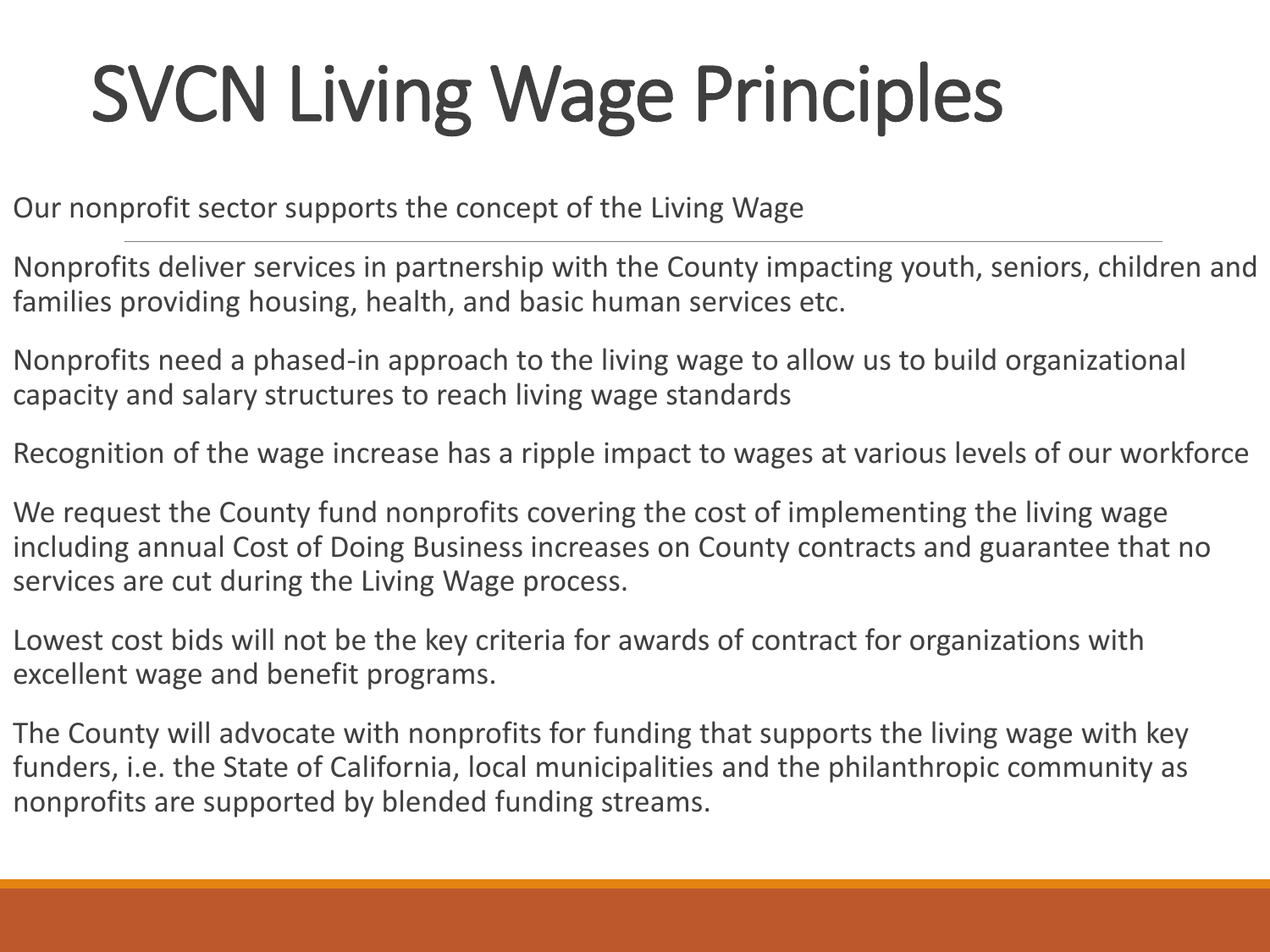### SVCN Key Recommendations

Develop a Nonprofit Living Wage Ordinance Full County Funding -No Service Cuts Broaden and Clarify the Exemptions Increase Flexibility on Wage Costs ◦ Expand Credit for Employee Benefits ◦ Health Care and Retirement

Consider Living Wage Phase-In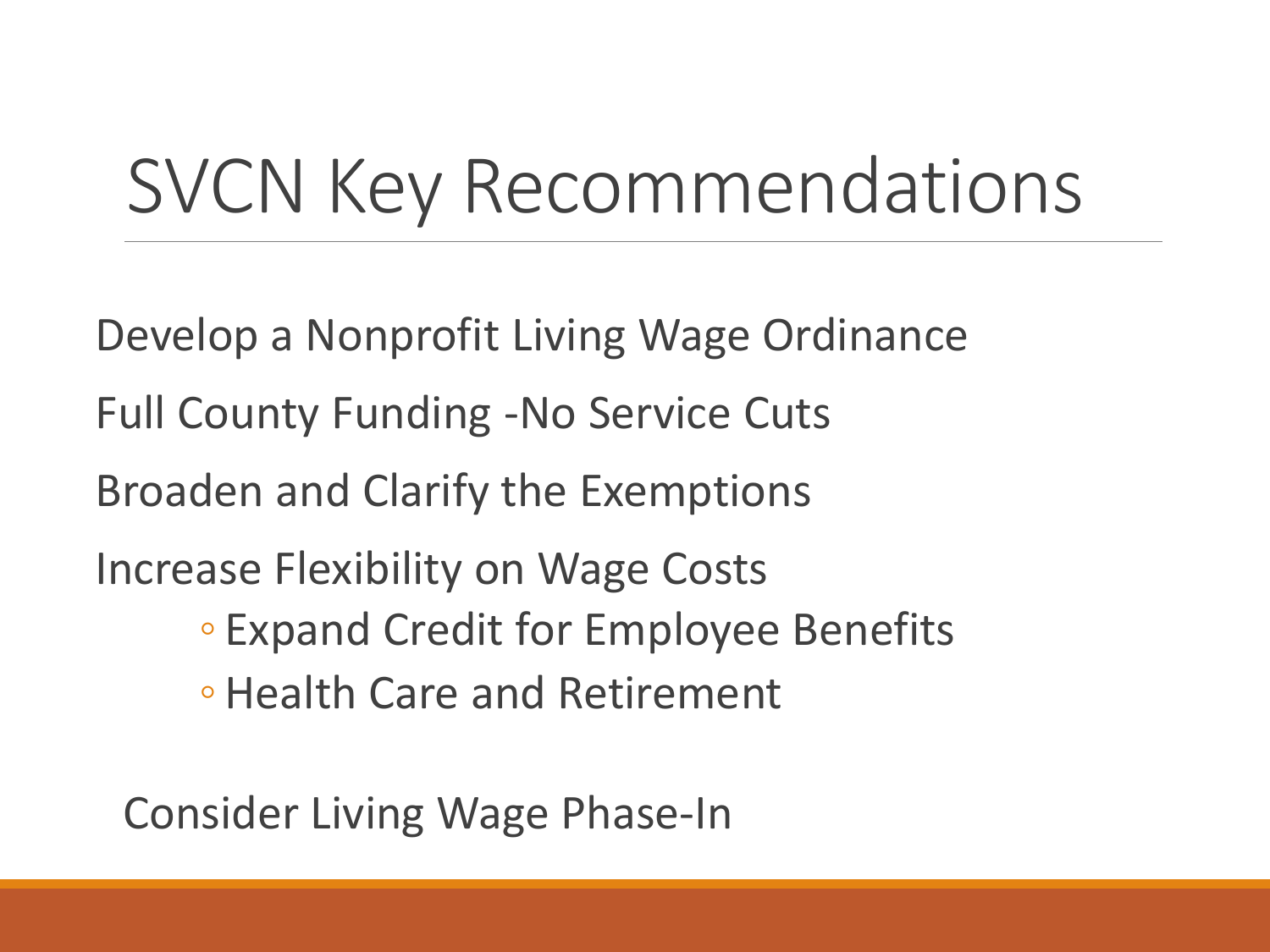### Nonprofit Living Wage **Ordinance**

The County should consider developing a companion ordinance - the Nonprofit Living Wage **Ordinance** 

Issues that are nonprofit-specific and would take into account the unique partnership and contractual relationship the County has with their nonprofit contractors.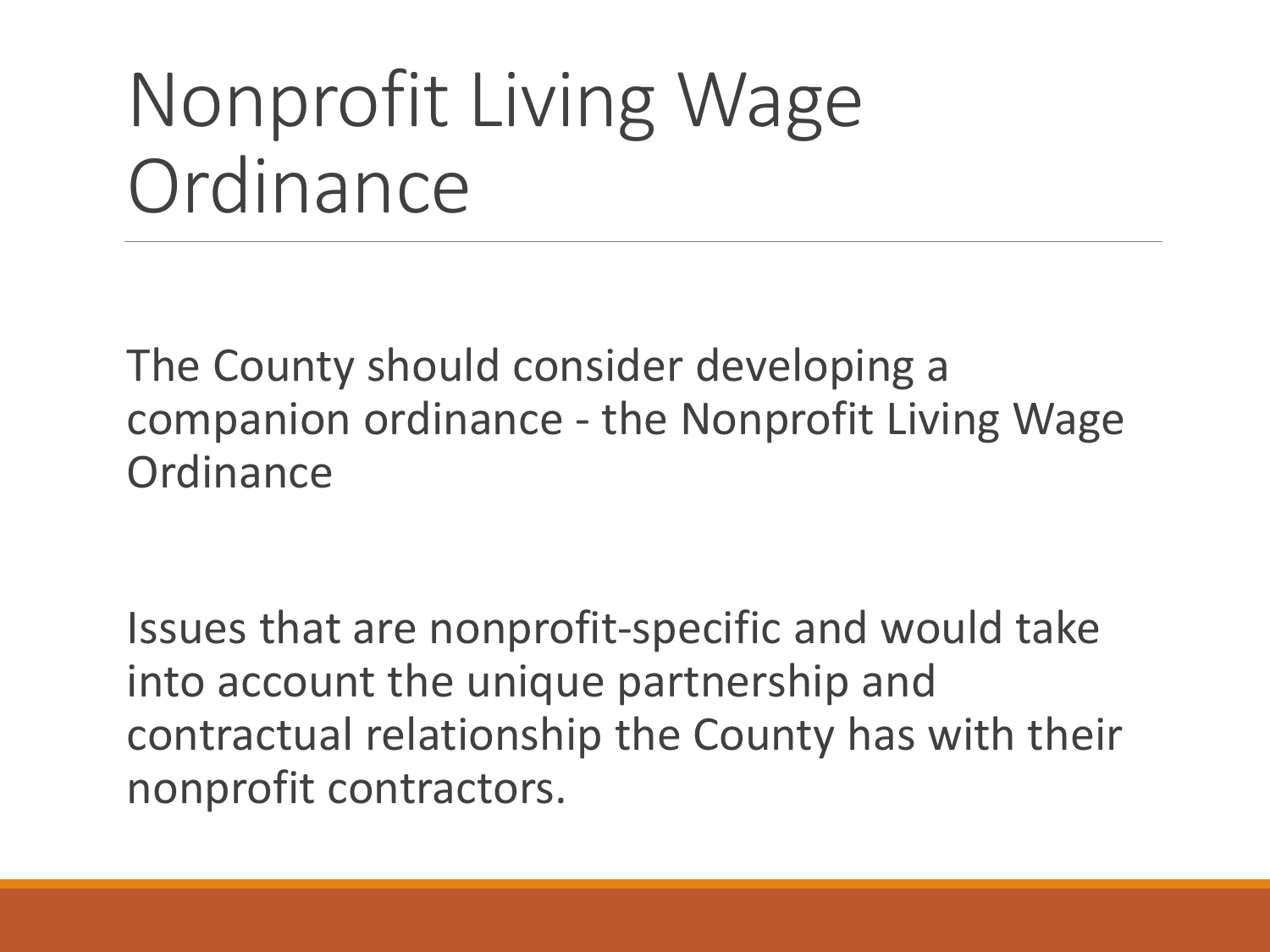#### Ensure funding is available to fund nonprofit services at living wage levels at time of RFP.

- Ensure no cuts to service levels due to the living wage.
- Ensure adequate funding during the RFP will cover costs to pay a living wage.
- Address the impact of funding from state and federal sources that do not cover the living wage.
- Develop County led advocacy efforts with state and federal sources to increase rates to pay for the living wage.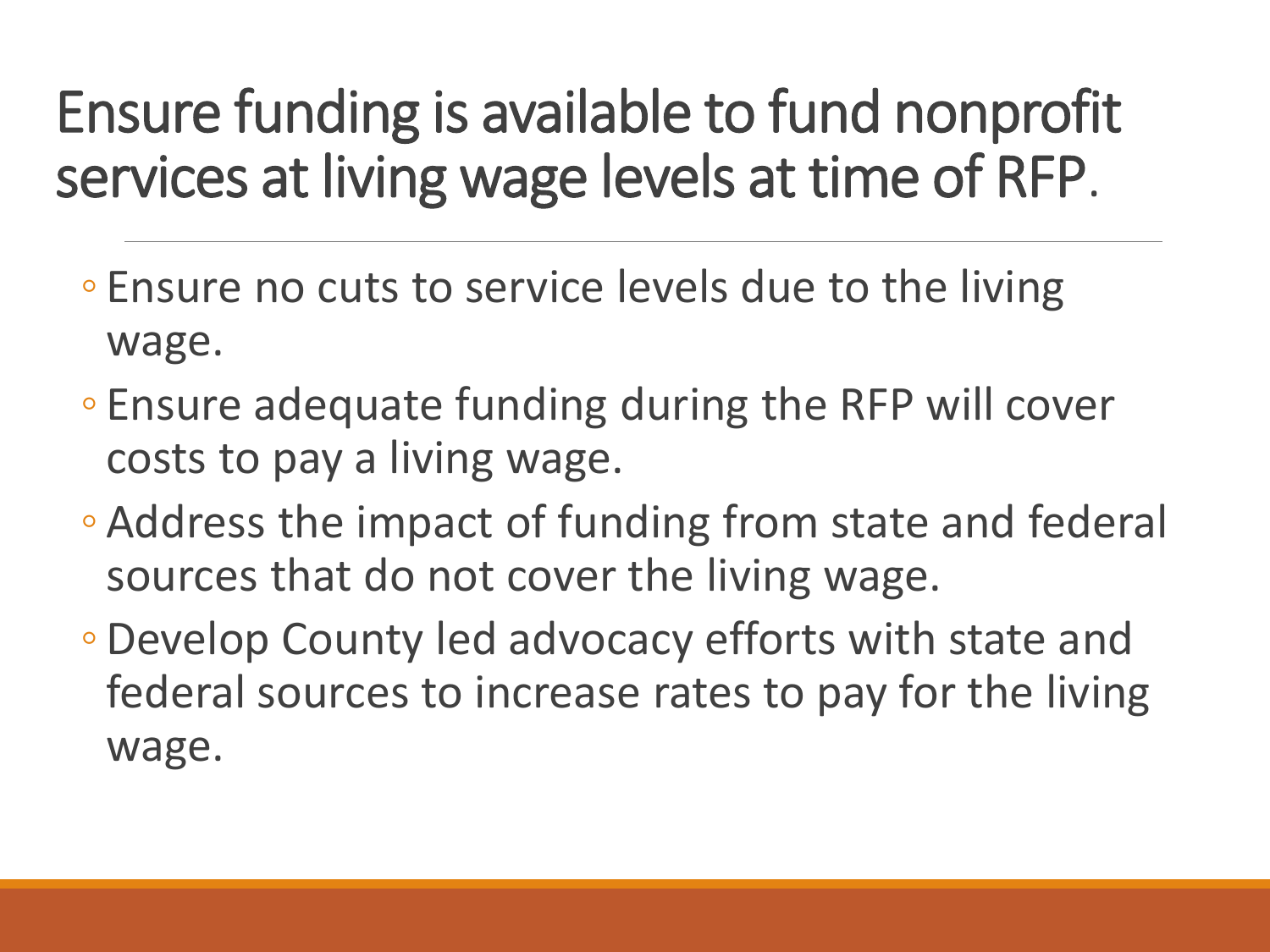## Broaden and Clarify Exemptions

- For organizations with 20 or less employees, allow them to opt in or opt out of the nonprofit living wage,
- Hardship exemption for agencies with only **one** contract over \$100K.
	- Few organizations provide only one service with one contract with that service being central to a County program.
- Exemptions may be granted to organizations for which there would be great fiscal impact to the entire organization due to living wage.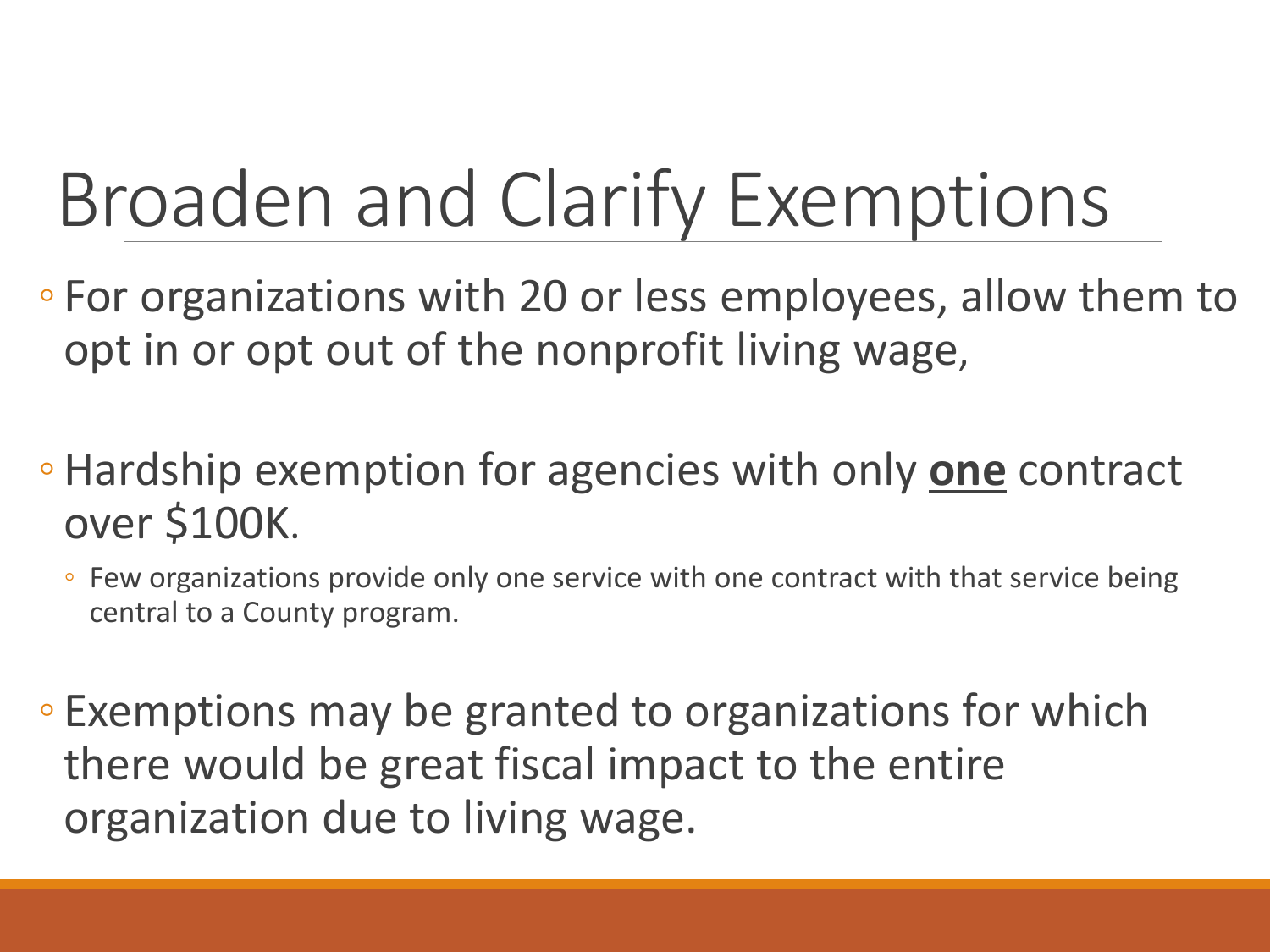### Increase Flexibility on Wage Costs

Consider wage credits for organizations that provide their staff with combinations of additional benefits above and beyond the silver plan or matching retirement

#### Allow nonprofits to gain wage credits Beyond the Silver Plan

◦ Reward organizations that offer their staff health coverage above the required Silver Plan with \$2 of wage credit for higher health plan coverage (e.g. Gold or Platinum Plan, dependent coverage).

#### Beyond Retirement

◦ 401 and 403B retirement plans are often not matched by nonprofit employers but In lieu, many nonprofits provide benefits other incentives for employees, such as more vacation, tuition reimbursement etc. and provide for \$2 wage credit for benefits in lieu of retirement match